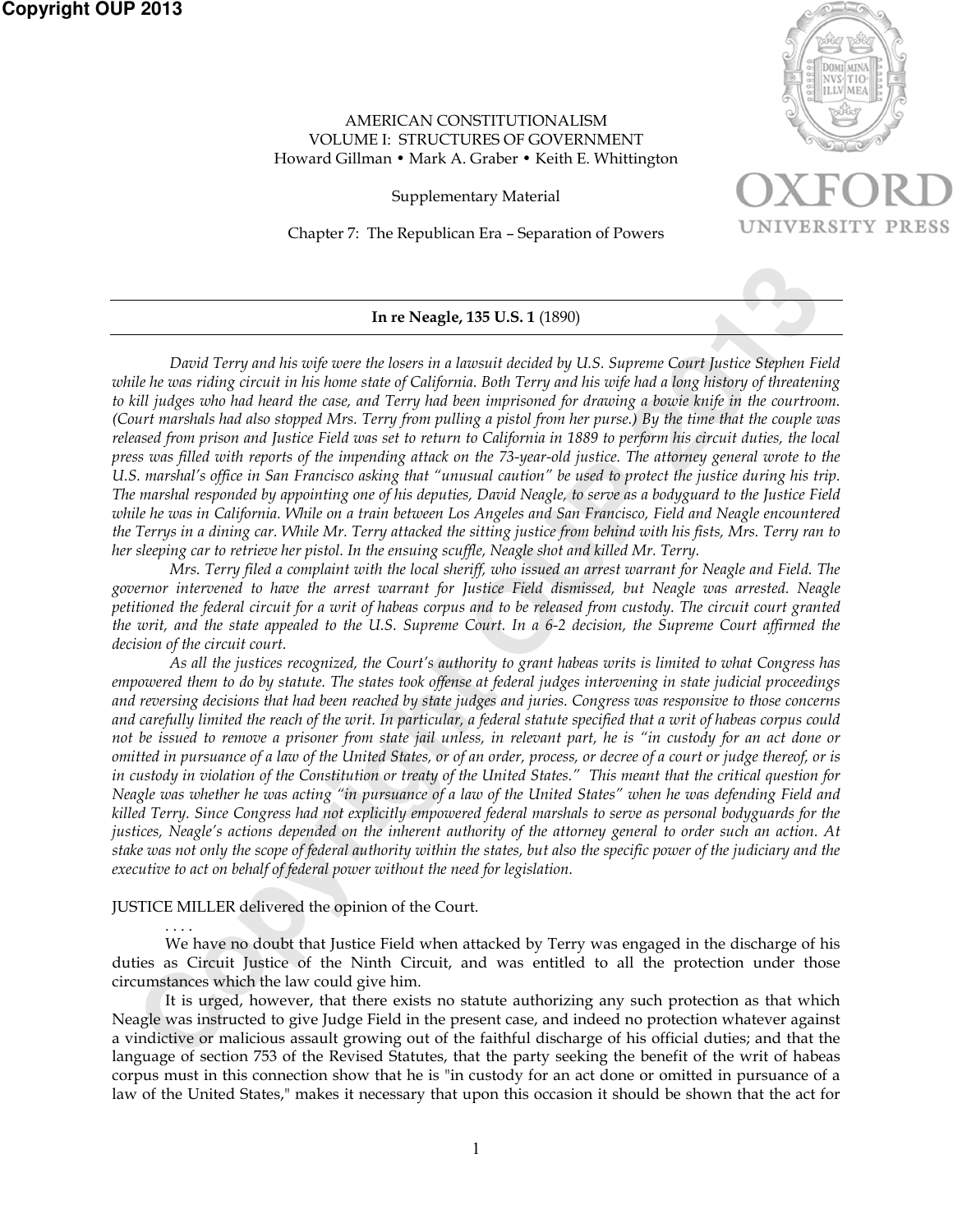. . . .

. . . .

. . . .

which Neagle is imprisoned was done by virtue of an act of Congress. It is not supposed that any special act of Congress exists which authorizes the marshals or deputy marshals of the United States in express terms to accompany the judges of the Supreme Court through their circuits, and act as a body-guard to them, to defend them against malicious assaults against their persons. But we are of opinion that this view of the statute is an unwarranted restriction of the meaning of a law designed to extend in a liberal manner the benefit of the writ of habeas corpus to persons imprisoned for the performance of their duty. **PRESS** And we are satisfied that if it was the duty of Neagle, under the circumstances, a duty which could only arise under the laws of the United States, to defend Justice Field from a murderous attack upon him, he brings himself within the meaning of the section we have recited. . . .

**DOMITMINA** NVS TIC **ILLV** 

In the view we take of the Constitution of the United States, any obligation fairly and properly inferrible from that instrument, or any duty of the marshal to be derived from the general scope of his duties under the laws of the United States, is "a law" within the meaning of this phrase. It would be a great reproach to the system of government of the United States, declared to be within its sphere sovereign and supreme, if there is to be found within the domain of its powers no means of protecting the judges, in the conscientious and faithful discharge of their duties, from the malice and hatred of those upon whom their judgments may operate unfavorably.

If a person in the situation of Judge Field could have no other guarantee of his personal safety, while engaged in the conscientious discharge of a disagreeable duty, than the fact that if he was murdered his murderer would be subject to the laws of a State and by those laws could be punished, the security would be very insufficient. . . . We do not believe that the government of the United States is thus inefficient, or that its Constitution and laws have left the high officers of the government so defenceless and unprotected.

. . . . The duties which are . . . imposed upon [the president] he is further enabled to perform by the recognition in the Constitution, and the creation by acts of Congress, of executive departments, which have varied in number from four or five to seven or eight, the heads of which are familiarly called cabinet ministers. These aid him in the performance of the great duties of his office, and represent him in a thousand acts to which it can hardly be supposed his personal attention is called, and thus he is enabled to fulfill the duty of, his great department, expressed in the phrase that "he shall take care that the laws be faithfully executed."

Is this duty limited to the enforcement of acts of Congress or of treaties of the United States according to their express terms, or does it include the rights, duties and obligations growing out of the Constitution itself, our international relations, and all the protection implied by the nature of the government under the Constitution?

type limits the meaning of the science of the castomer level.<br>
Considerably the meaning of the procedure and the properties of the constitution of the United States, any obligation fairly and properties<br>
First behove the U So, if the President or the Postmaster General is advised that the mails of the United States, possibly carrying treasure, are liable to be robbed and the mail carriers assaulted and murdered in any particular region of country, who can doubt the authority of the President or of one of the executive departments under him to make an order for the protection of the mail and of the persons and lives of its carriers, by doing exactly what was done in the case of Justice Field, namely, providing a sufficient guard, whether it be by soldiers of the army or by marshals of the United States, with a posse comitatus properly armed and equipped, to secure the safe performance of the duty of carrying the mail wherever it may be intended to go?

. . . . We cannot doubt the power of the President to take measures for the protection of a judge of one of the courts of the United States. . . .

. . . . To the objection made in argument, that the prisoner is discharged by this writ from the power of the state court to try him for the whole offence, the reply is, that if the prisoner is held in the state court to answer for an act which he was authorized to do by the law of the United States, which it was his duty to do as marshal of the United States, and if in doing that act he did no more than what was necessary and proper for him to do, he cannot be guilty of a crime under the law of the State of California. When these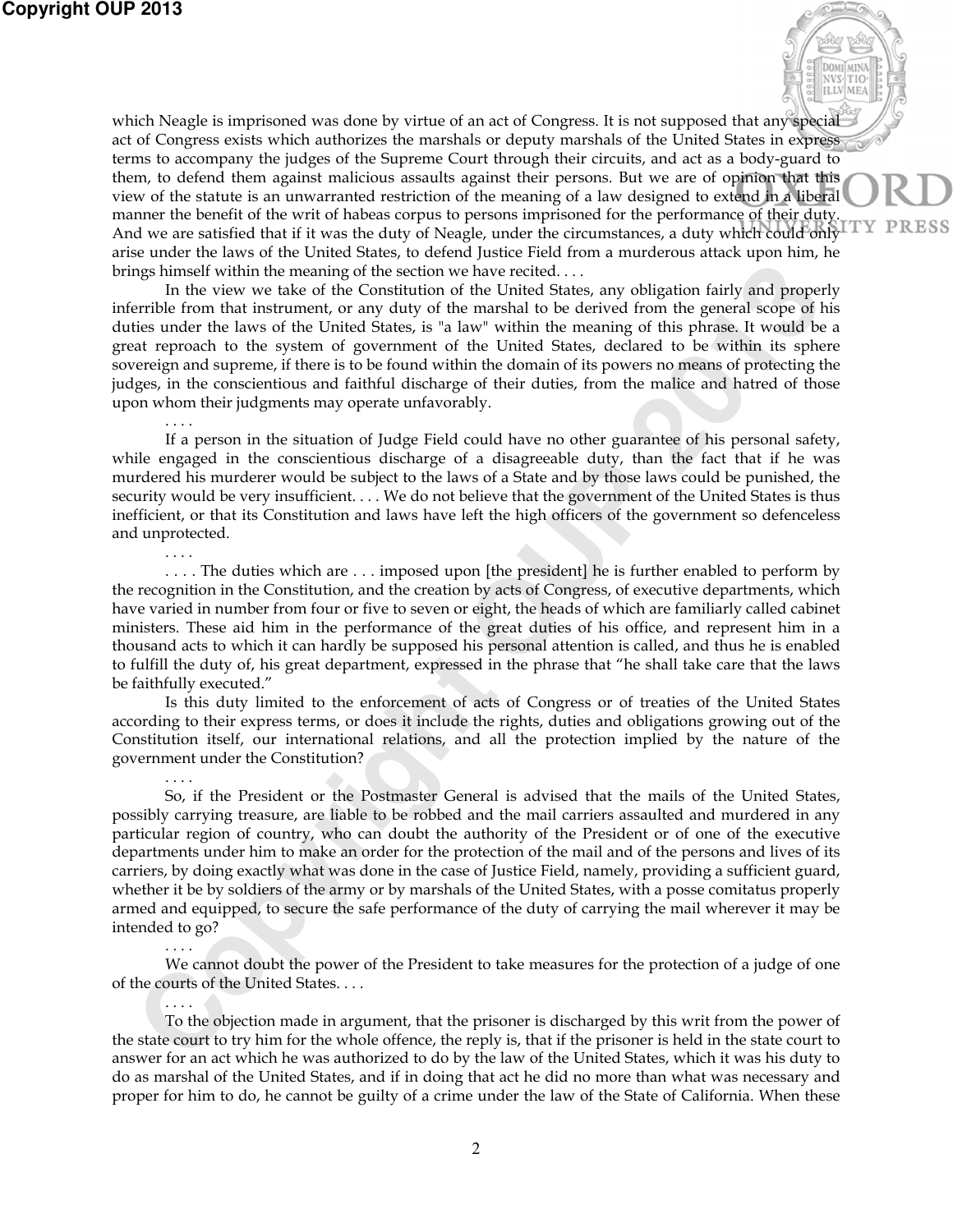things are shown, it is established that he is innocent of any crime against the laws of the State, or of any other authority whatever. There is no occasion for any further trial in the state court, or in any court. The Circuit Court of the United States was as competent to ascertain these facts as any other tribunal, and it was not at all necessary that a jury should be impaneled to render a verdict on them. It is the exercise of a power common under all systems of criminal jurisprudence. . . .

. . . . We therefore affirm the judgment of the Circuit Court authorizing his discharge from the custody of the sheriff of San Joaquin County.

**DOMITMINA** NVS TIC **ILLV** MEA

JUSTICE FIELD took no part in the decision of this case.

. . . .

. . . .

JUSTICE LAMAR, with whom CHIEF JUSTICE FULLER joins, dissenting.

. . . We recognize that the powers of the government, "within its sphere," as defined by the Constitution, and interpreted by the well-settled principles which have resulted from a century of wise and patriotic analysis, are supreme; that these supreme powers extend to the protection of itself and all of its agencies, as well as to the preservation and the perpetuation of its usefulness; and that these powers may be found not only in the express authorities conferred by the Constitution, but also in necessary and proper implications. But while that is all true, it is also true that the powers must be exercised, not only by the organs, but also in conformity with the modes, prescribed by the Constitution itself. These great federal powers, whose existence in all their plenitude and energy is incontestable, are not autocratic and lawless; they are organized powers, committed by the people to the hands of their servants for their own government, and distributed among the legislative, executive, and judicial departments; they are no extra the Constitution, for, in and by that Constitution, and in and by it alone, the United States, as a great democratic federal republic, was called into existence, and finds its continued existence possible. . . .

The President is sworn to "preserve, protect and defend the Constitution." That oath has great significance. The sections which follow that prescribing the oath (secs. 2 and 3 of Art. 2) prescribe the duties and fix the powers of the President. But one very prominent feature of the Constitution which he is sworn to preserve, and which the whole body of the judiciary are bound to enforce, is the closing paragraph of sec. 8, Art, 1, in which it is declared that "the Congress shall have power . . . to make all laws which shall be necessary and proper for carrying into execution the foregoing powers, and all other powers vested by this Constitution in the government of the United States, or in any department or officer thereof."

STICK-HFHJ D took no part in the decision of this case.<br>
STICK-HFHJ book no part in the decision of this case.<br>
COLOGE LAMAR, with whom CHEE JUSTICE FULLER joins, dissenting,<br>
...... We recognize that the powers of the go This clause is that which contains the germ of all the implication of powers under the Constitution. It is that which has built up the Congress of the United States into the most august and imposing legislative assembly in the world; and which has secured vigor to the practical operations of the government, and at the same time tended largely to preserve the equilibrium of its various powers among its co-ordinate departments, as partitioned by that instrument. And that clause alone, conclusively refutes the assertion of the Attorney General, that it was "the duty of the executive department of the United States to guard and protect, at any hazard, the life of Justice Field in the discharge of his duty, because such protection is essential to the existence of the government." Waiving the question of the essentiality of any such protection to the existence of the government, the manifest answer is, that the protection needed and to be given must proceed not from the President, but primarily from Congress. Again, while it is the President's duty to take care that the laws be faithfully executed, it is not his duty to make laws or a law of the United States. . . . In fact, for the President to have undertaken to make any law of the United States pertinent to this matter would have been to invade the domain of power expressly committed by the Constitution exclusively to Congress. That body was perfectly able to pass such laws as it should deem expedient in reference to such matter. . . .

For these reasons, as briefly stated as possible, we think the judgment of the court below should be reversed and the prisoner remanded to the custody of the sheriff of San Joaqum County, California; and we are the less reluctant to express this conclusion, because we cannot permit ourselves to doubt that